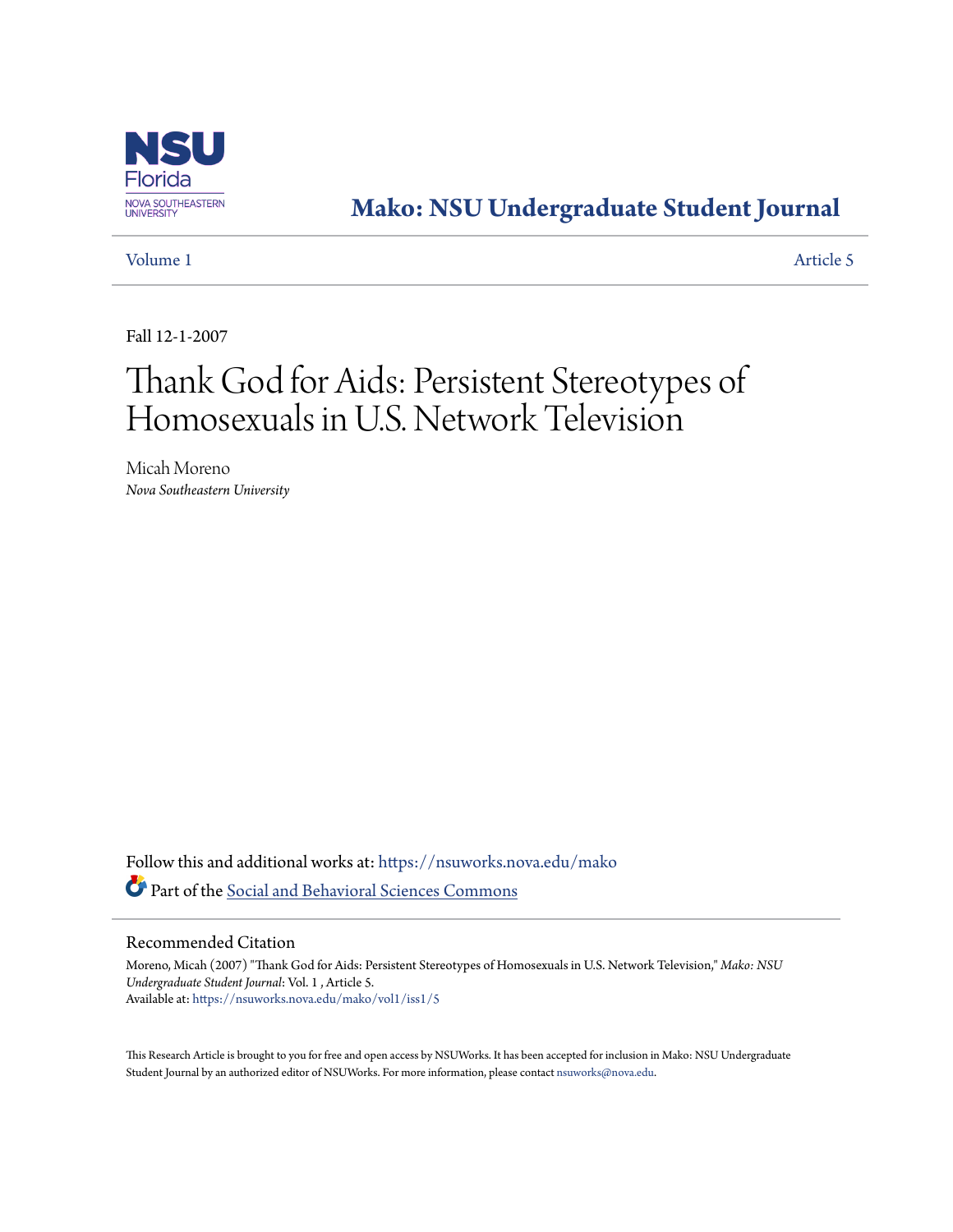# Thank God for AIDS: Persistent Stereotypes of Homosexuals in U.S. Network Television

# Micah Moreno

Nova Southeastern University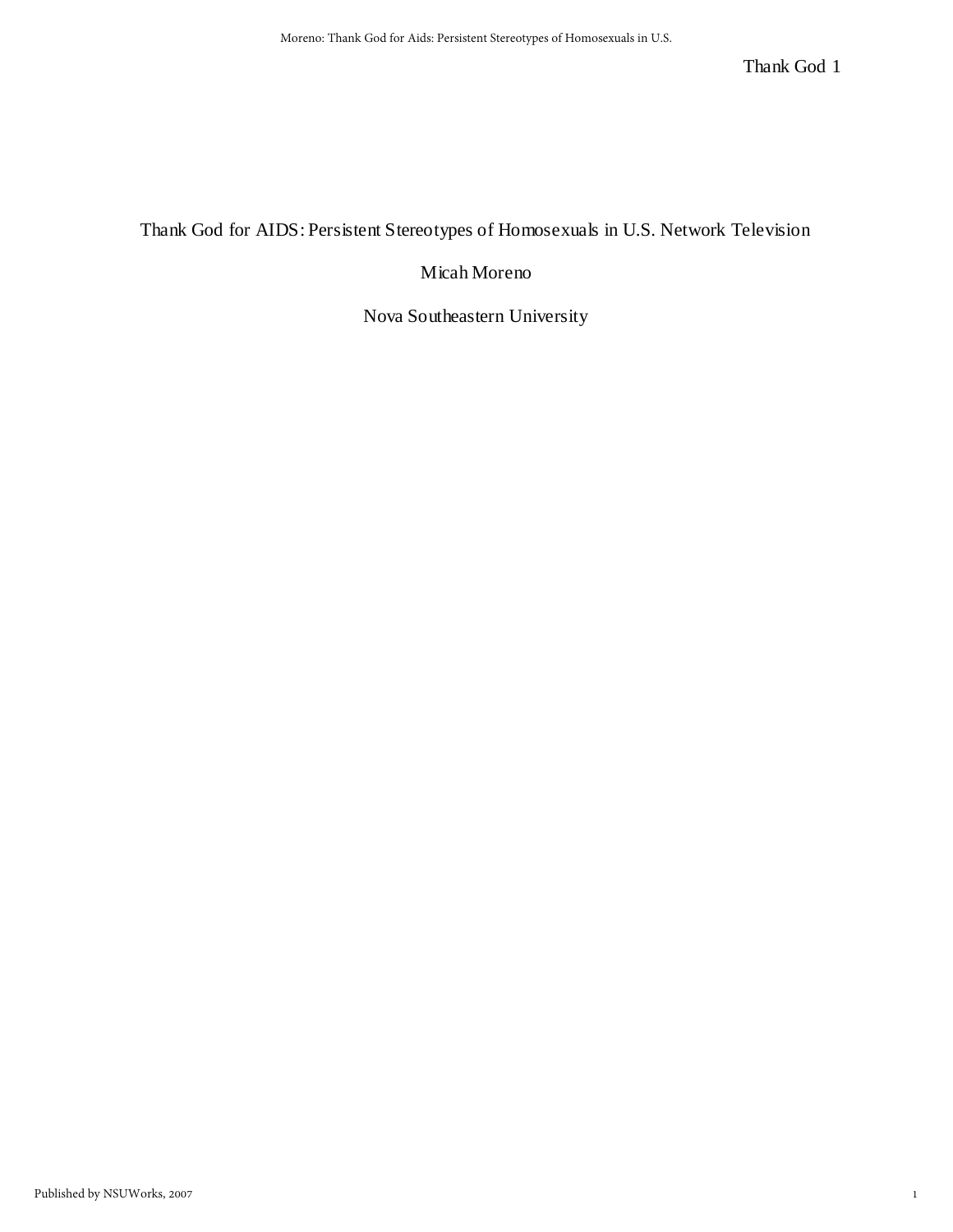# Abstract

This paper explores the use of stereotypes to characterize homosexuals on network television in the United States. With a goal of raising reader awareness of network television"s over-reliance on stereotypes, I also argue that the stereotypical depictions of homosexuals on network television has negative and sometimes even dangerous ramifications in contemporary U.S. culture. Many argue that the increasing number of gay and lesbian characters featured on network television is an indication of society's emerging acceptance of homosexuality. However, this is a false assumption given that many of the shows cited as promoting equality are not meant to do that, but instead are created to improve network reputations, address current controversial issues, and ultimately boost ratings. Stereotypes have long been employed to assist networks in reaching these goals. While the existence of homosexual characters on television is certainly not harmful, using stereotypes in their depiction ultimately has negative implications including limiting viewers' perspectives and encouraging further stereotyping, discrimination in various forms, and, in extreme cases, perhaps even violence.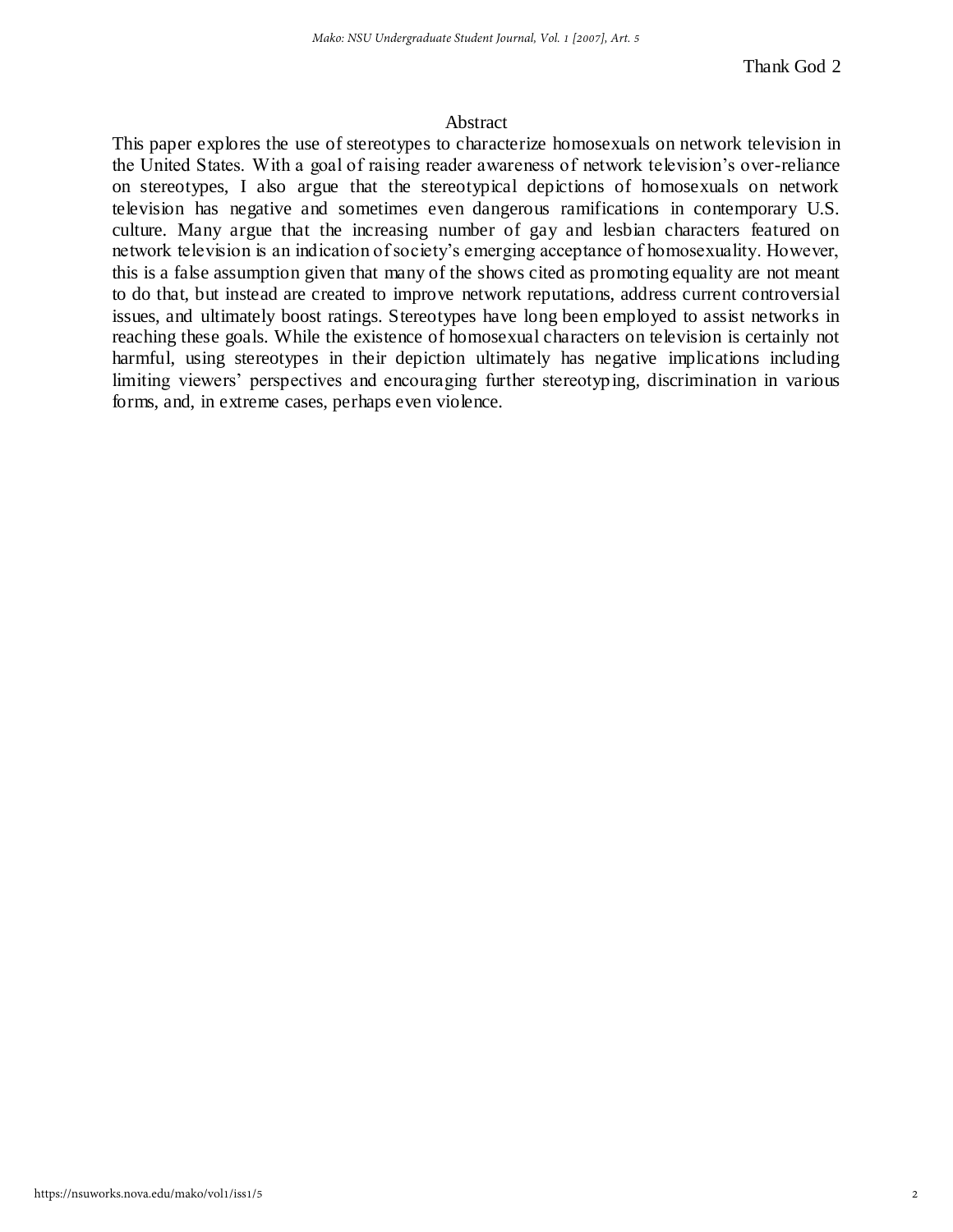Thank God for AIDS: Persistent Stereotypes of Homosexuals in U.S. Network Television

 In recent years, U.S. television networks have made an attempt to incorporate homosexual images into the mainstream. Through illusory measures, various television shows have perpetrated the perception of equality. Indeed, the vast presence of "atypical" homosexual characters has quenched society"s thirst for homosexual representation. While programs such as Will & Grace, The L-Word, and Queer Eye for the Straight Guy are certainly welcome additions to television programming, they have not actually encouraged diversity or equality in contemporary U.S. culture by gracing the cover of TV Guide. While it is true that stereotypes are commonly used to depict all groups of people, television"s attempts to assimilate gay culture into everyday life unfortunately have resulted in the creation of characters that portray gay and lesbian figures in an especially limited fashion. Television repeatedly uses stereotypes as a crutch, inaccurately portraying those who are not heterosexual. The result: narrow-minded thinking, blatant discrimination, and even violent hate-crimes.

 For Matthew Shepard, a young man from Laramie, Wyoming, the violence that can result from repeated exposure to discriminatory attitudes and stereotypes became a reality. Shepard was brutally murdered in 1998; he was murdered because he was gay. Fred Phelps, an adamant anti-gay protestor and reverend of the Westboro Baptist Church in Topeka, Kansas, took advantage of Shepard"s funeral by protesting outside the church. He and his followers displayed signs with messages such as "Fags Die, God Laughs." They spread homophobic sentiments similar to those delivered in a speech given at Arizona State University where Phelps stated, "Not only is homosexuality a sin, but anyone who supports fags is just as guilty as they are. You are both worthy of death" (Baptist Watch). Although some might argue that it is quite a leap to link the usage of stereotypes to violent actions, it is a connection that is actually vital to make.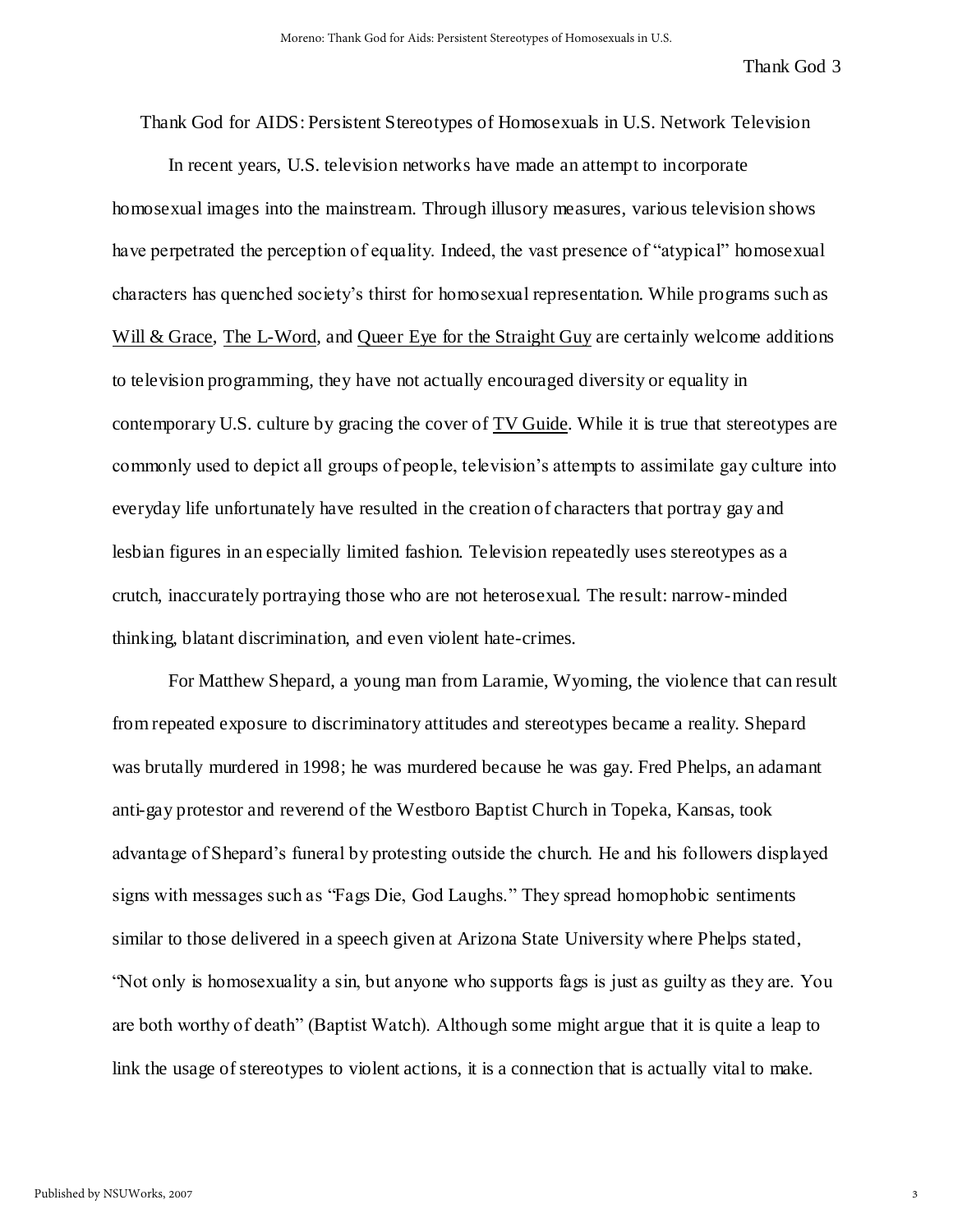Subtle messages, such as those sent out by television networks, can covertly influence a person's opinions and thus integrate stereotypes into their belief system.

 In an article for CNN, Donna Freydkin, an assistant producer for CNN Interactive Newsroom and staff writer for USA Today, comments that homosexual characters appear in television consistently today "and often as enduring, central and serious elements of their shows' stories." Freydkin illustrates the growing trend of featuring homosexuals on television as pivotal characters, rather than just as novelties. A 2006 study by the Gay & Lesbian Alliance Against Defamation, or GLAAD, found that the number of homosexual representations "on the six major broadcast networks will comprise only 1.3 percent of all series regular characters on the networks' 2006-07 schedule" ("Where"). Simply by citing a few TV shows such as Will & Grace, The L-Word, and Queer Eye for the Straight Guy, many people argue that, as a society, the United States has reached equality in terms of sexual orientation and its representation on television. Indeed, many continue to make claims that include the popular rationalization "Since shows about gay people exist, then we must be better off," and the increasingly monotonous "Equality has already been reached. Gay people are accepted everywhere." Proponents of these ideas often cite shows like Will & Grace and public displays of same-sex affection such as the kiss between Britney and Madonna at MTV"s 2003 Video Music Awards as support for their argument that homosexuality is generally accepted by society. Suzanna Walters, author of All the Rage, concurs: "It is often assumed that increased visibility is an unmitigated "good thing," inherently promoting awareness and producing sensitivities" (10). But increased visibility of homosexuals does not necessarily make people more sensitive, and it certainly does not make them more tolerant. Walters states in her book, "visibility does not erase stereotypes nor guarantee liberation" (13). Those who feel that homosexuals have attained equality seem to have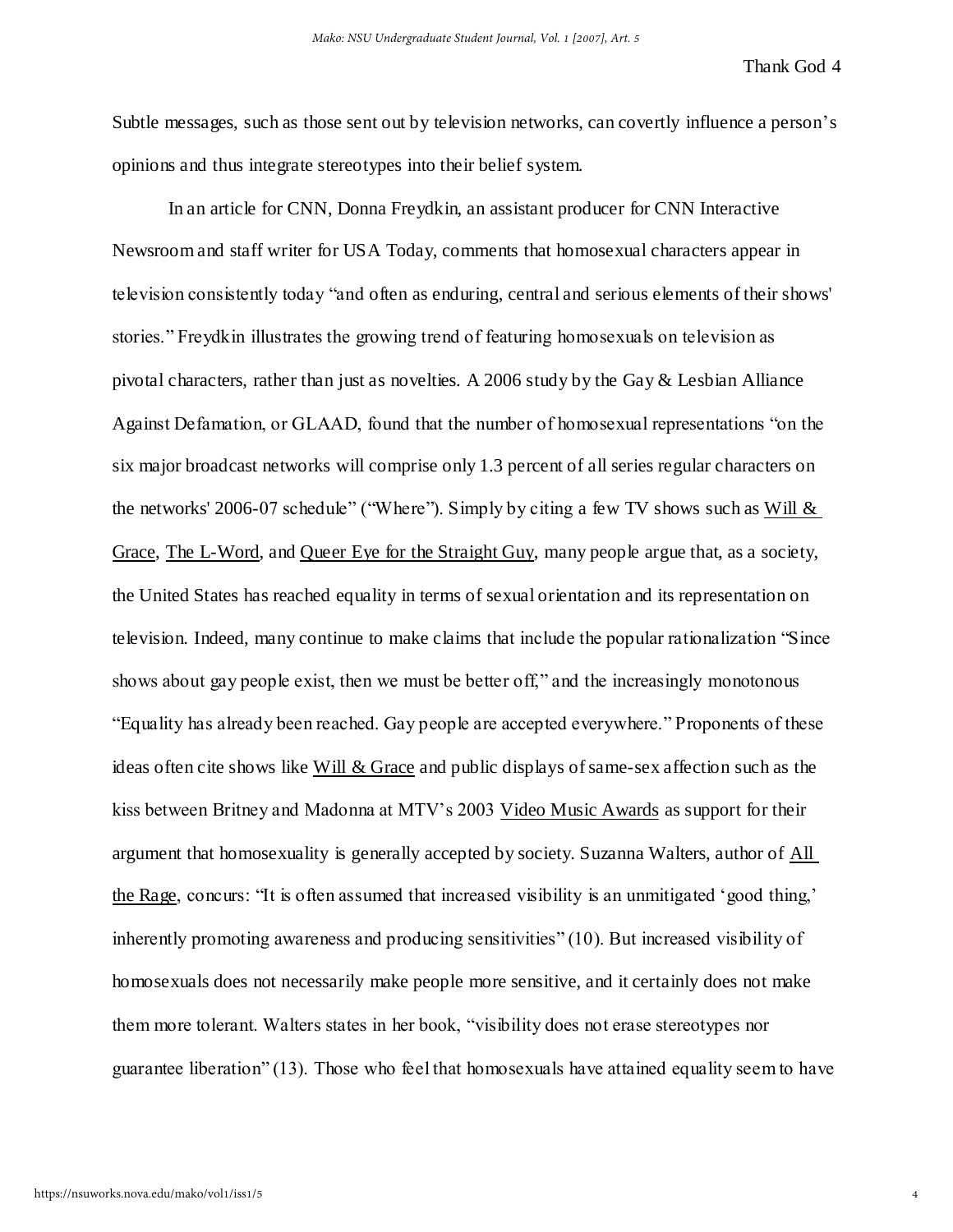overlooked the fact that the mere existence of gay characters on television does not—can not constitute sexual orientation equality.

 Of course, television networks do not create homosexual characters, or any characters, for altruistic reasons; usually the shows featuring these characters exist for the sheer purpose of improving network reputations. Public persona is, no doubt, an important factor that television networks consider when deciding which shows will make the air and what time-slot they will receive. "Token" gay characters are often added to television shows, encouraging interest and making the networks seem as if they are promoting diversity and equality in terms of sexual orientation. For example, current hit television shows such as Desperate Housewives, Ugly Betty, Veronica Mars, The O.C., and Nip/Tuck intentionally include these "token" gay and lesbian characters. This is done to boost ratings, appease audience members, and avoid unwanted questioning about a consistent lack of inclusion.

 It is also no coincidence that the increased presence of homosexuals on television is occurring at such a critical time; the United States is currently deciding on a number of landmark political issues including same-sex marriage, the right of gay couples to adopt children, and the role of gays in the military. Researchers have commented that shows such as Will & Grace are attracting more attention because the U.S. legal system is currently embroiled in a number of cases involving homosexual rights (Gairola). Thus, television networks are armed with artillery of controversial material that is almost guaranteed to be popular among a variety of audiences. Ramone Johnson, author of a gay life column for About.com, argues that, due to the popularity of gay characters, television shows featuring homosexuals have been "popping up" everywhere, often seeming like "forced ratings boosters" ("ABC"s"). Indeed, networks are always searching for the "next big thing" in order to attract more viewers, and the incorporation of gay characters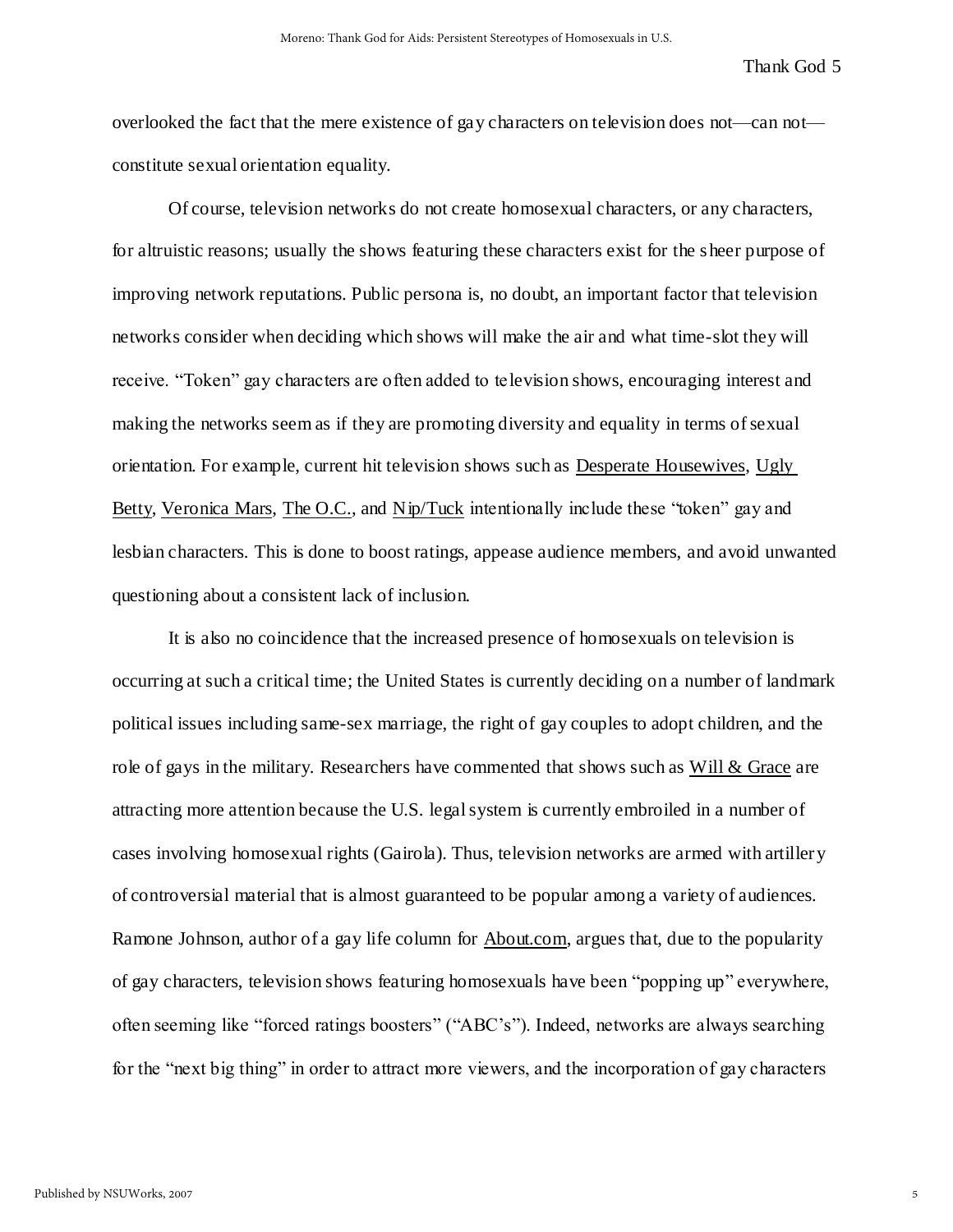seems to suit their needs. In an article for Popmatters.com, Rahul Gairola raises the point that "gay representations snag viewers, and so the networks snag more advertisers and thus make more millions" ("Watching"). Ratings are a major motivator for television networks and often lead to the inclusion of a storyline that, if not for its massive cultural popularity, would otherwise be bypassed; shows that can play on gay representation are extremely desirable and often return season-after-season. Some may argue that this desire is evidence of a changing culture in which homosexuals are rapidly gaining acceptance, but this acceptance is superficial; the act of watching a TV show featuring stereotypical gay and lesbian characters does not guarantee acceptance of one"s homosexual neighbors.

The most blatant display of television networks' use of homosexual characters to promote their own interests is the repeated, heterosexist use of stereotypes to portray gay and lesbian characters. According to Jack Nachbar and Kevin Lause, "a stereotype is a standardized conception or image of a specific group of people or objects. Stereotypes are "mental cookie cutters"—they force a simple pattern upon a complex mass and assign a limited number of characteristics to all members of a group." When a gay character is featured on a television show, whether it is for one episode, one season, or for an entire series, networks rely on popular stereotypes to portray him or her the vast majority of the time. Often, gay men are portrayed as feminine and flamboyant, while lesbians are portrayed as being more masculine. Equally appalling, television networks have taken their use of stereotypes a step further; they even stereotype their stereotypes. For example, in terms of gender representation, the number of gay males to lesbians on TV is incredibly disproportionate (Gairola). This demonstrates that the presence of lesbians on television is still taboo and seems to suggest that only men have samesex orientation. Additionally, homosexual males on television are almost exclusively Caucasian.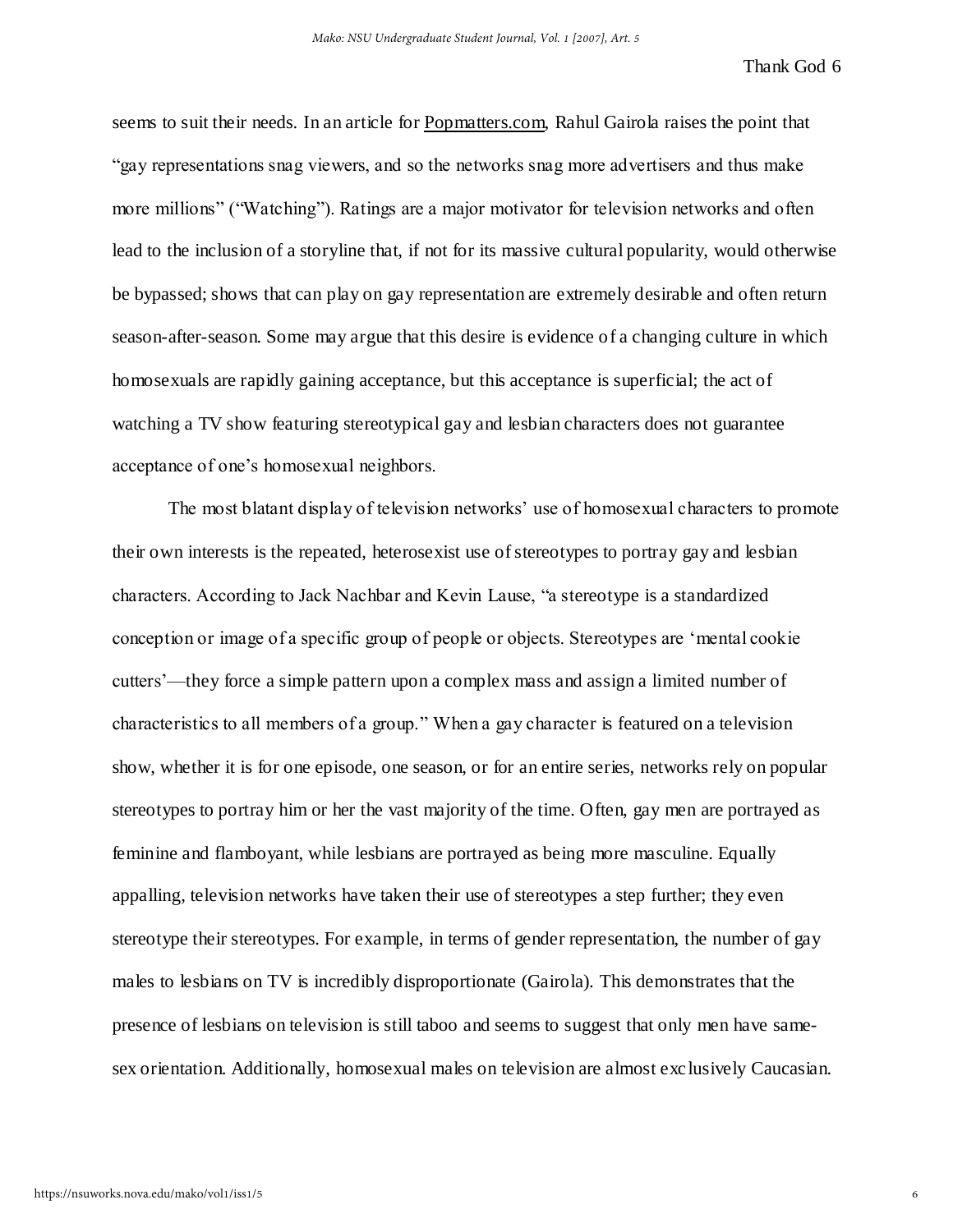African-American, Hispanic, and Asian gays are found virtually nowhere. The lack of diverse representation only helps to reinforce the preconceived stereotype that all homosexuals are white men. This information reinforced GLAAD"s findings that out of 679 characters, male characters trump females 387 (57 percent) to 292 (43 percent) and continue to be predominantly white at 513 (75 percent). Television"s under-representation of lesbians and homosexual people of color will only serve to strengthen already inaccurate stereotypes.

 The most striking and perhaps most popular example of a stereotypical gay character is Jack McFarland of NBC"s Will & Grace. Jack fits almost every single stereotype that society holds of homosexual men. One critic calls him the most "narcissistic, shallow, Cher-loving, boychasing, fashion-obsessed, show-tune-singing" character, "a sturdy stereotype if ever there was one" (13).

 Sturdy stereotypes aside, Will & Grace can certainly be described as compelling. Sure, it"s funny. Each of the characters brings his or her own brand of comedy to the show, resulting in a highly amusing chemistry that contributes to the show"s entertainment value. Nominated for countless Emmy Awards, Will  $&$  Grace has been hailed as "one of the best primetime comedies" on the air," and has featured celebrity guest-stars such as Debbie Reynolds, Molly Shannon, Gregory Hines, and Joan Collins (Gairola). Jack, although the ultimate stereotypical gay guy, undoubtedly contributes to the sidesplitting entertainment. He is sarcastic, neurotic, and extremely outspoken, a perfect contrast to Will, the show"s other gay character. While Will seems to triumph over traditional stereotypes, he too subtly embodies these inaccurate generalizations.

 Simply by existing, the show does act as evidence that equality in terms of sexual orientation could happen in the future. However, while Will & Grace has made a remarkable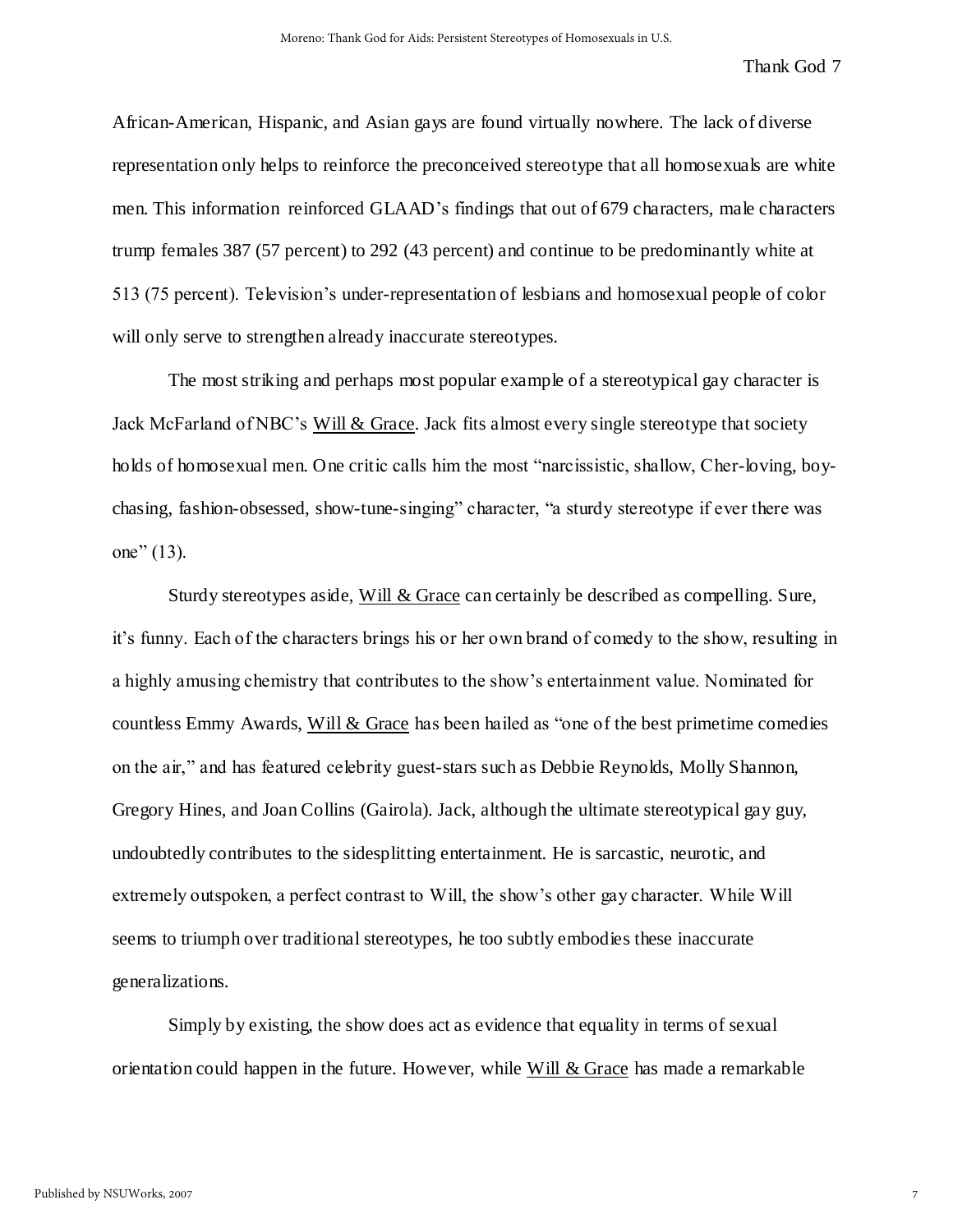contribution to television, the fact that the show employs the use of stereotypes to do this should not be overlooked. All of the show"s popularity is inconsequential toward the reality of the obstacles that homosexuals continue to face. Unfortunately, the show"s popularity is based on finding humor in stock-stereotypes. Of course this is the case for many popular television shows; however, the use of stereotypes is especially prevalent in the depiction of gays and lesbians. While Will and Grace may be viewed as valuable for its exposure of homosexuals, it is ultimately detrimental as it reinforces stereotypes and serves to portray a lack of diversity among homosexuals.

 Another entertaining show, Bravo Channel"s Queer Eye for the Straight Guy, uses both gay and straight men in its storyline, often resorting to stereotypes to represent both parties. Art Cohen analyzes the show in his article "Eyes on the Guys: Gay Men's Turn on TV" and reveals that viewers have complained that Queer Eye "perpetuates stereotypes in a TV landscape that still doesn"t have all that many gay characters." According to Cohen, viewers feel that the show relies on "stereotyped mannerisms and smarmy innuendoes about anal sex … [a sign] that gay men are still a novelty on TV and not part of the mainstream." This holds true for most of the shows on television featuring homosexuals including the 1990"s hit Beverly Hills, 90210. Jimmy, a white, homosexual man, had contracted the AIDS virus. While this stereotype is not used as commonly as others these days, it is a stereotype nonetheless. According to Kylo-Patrick Hart, a communications studies professor at Plymouth State University, by using this particular stereotype, 90210 "did its viewers a serious disservice…[reinforcing] the rigidity of patriarchal gender roles pertaining to sexuality and perpetuated heterosexism, to the detriment of gay men." Running endlessly in syndication, 90210, like so many other contemporary TV shows, has managed to create entire storylines based on simple, stock stereotypes.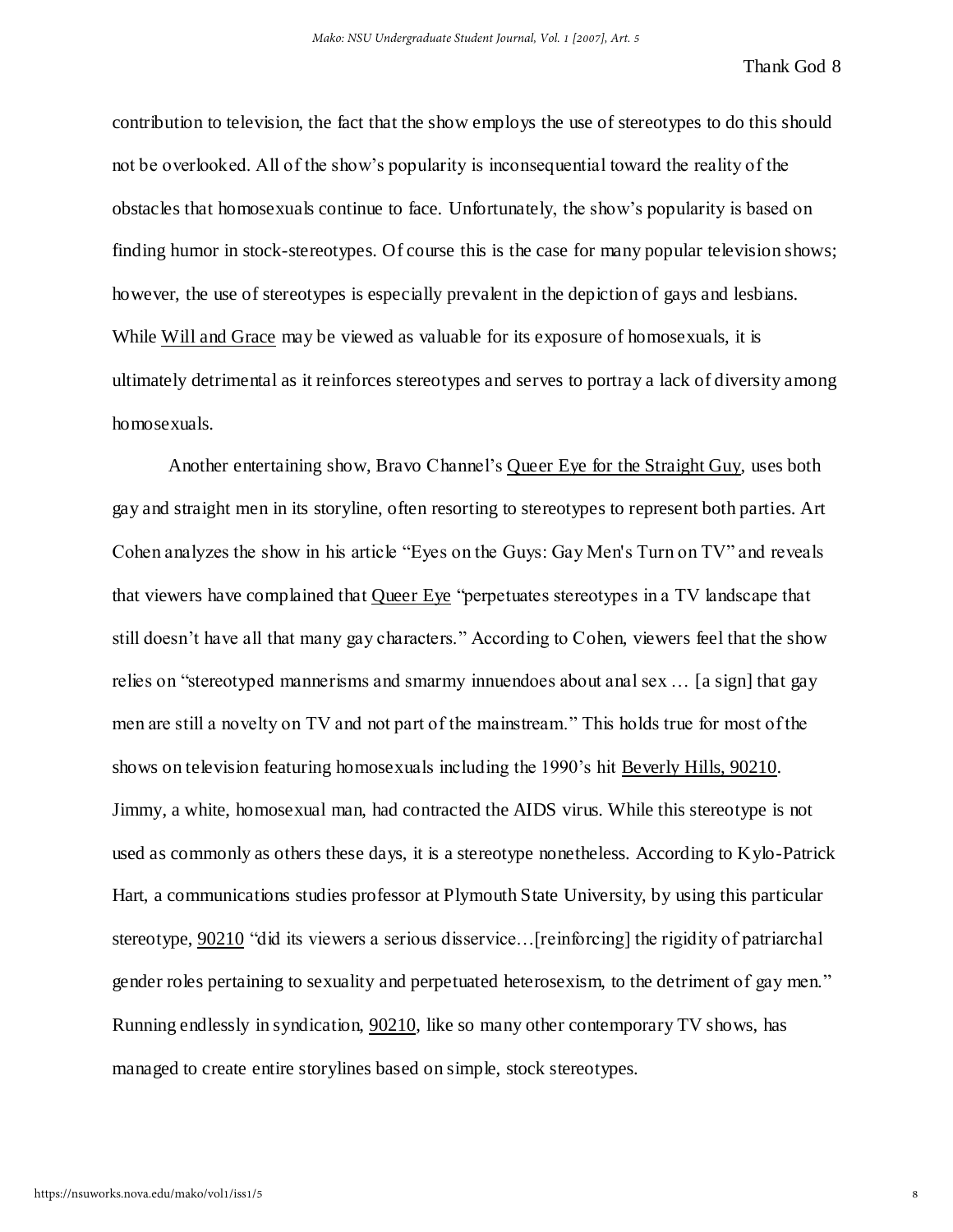Another television sector, reality television, gives a so-called "unscripted" look into the lives of real people. While Reality TV is anything but real, it has often been championed for the large number of homosexuals that the shows feature, bringing gays and lesbians "into America's living rooms in a way that would have been unimaginable a few years ago" (Lo). Homosexual figures are often desirable when casting for this new craze in television: the characters add voyeuristic intrigue to the shows, and thus into the stereotypically portrayed lives of homosexuals. Even on reality-based shows, gays and lesbians are not depicted as full-fledged and diverse individuals. Their words and actions are often morphed to fit desired stereotypes. In an article written for afterEllen.com, Malinda Lo cites examples from popular shows such as Big Brother, Survivor and America's Next Top Model: "On Big Brother, Ivette was a conniving, back-stabbing, stereotypical villain. On Survivor, Ami and Scout led a women's alliance to nearvictory by waving the "woman power" flag. On Top Model, Kim seduced a straight girl another stereotypical role for lesbians." These examples reinforce stereotypical images of all the characters; lesbians are portrayed as being evil, masculine, and ready to seduce all straight women they meet. Undoubtedly, the use of stereotypes to portray homosexual figures has invaded every aspect of television, from sitcom to reality, drama to comedy, and cartoon to soap opera.

In his article, "Eyes on the Guys: Gay Men's Turn on TV," Cohen states that "Surely the sophisticated viewer knows that not all gay men dress like the models in Esquire or maintain homes worthy of Architectural Digest. And certainly not all straight guys are dumb lugs who can"t boil water or wash their own clothes." But not every viewer is sophisticated. Networks cannot assume that their viewers are able to look beyond the stereotypes that have been employed and see the fallacies that have been created. What television networks do not realize is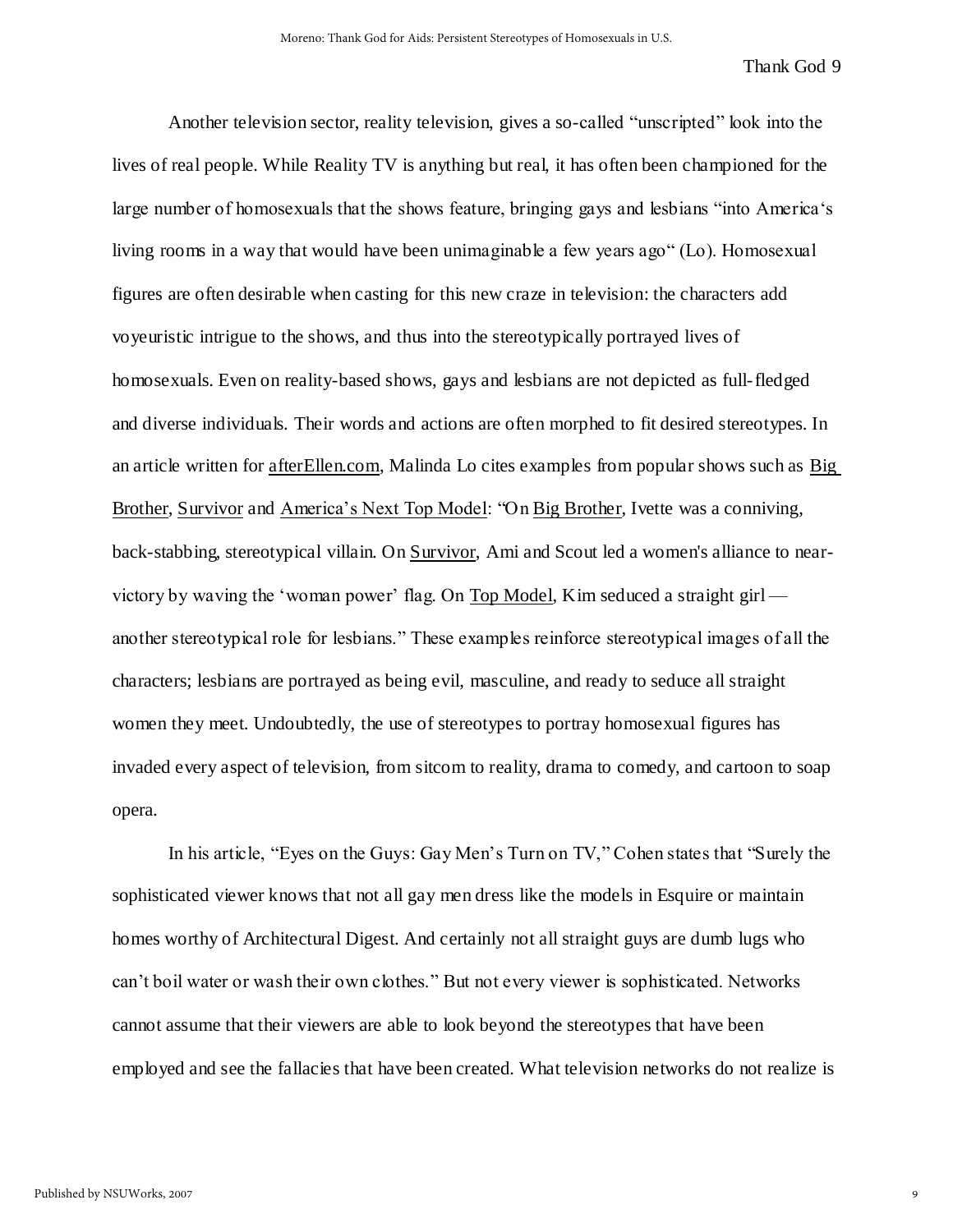that their abundant use of stereotypes has extreme implications. In truth, the viewers are more likely to take these stereotypes to heart and use them to hurt others. In an article titled "Social" Power," from the European Journal of Social Psychology, Markus Brauer and Richard Bourhis describe the effects that stereotypes can have on different groups; Brauer and Bourhis conclude that those in a position of power tend to use stereotypes more frequently and often have negative perceptions of others. Also, they tend to "take action more frequently and generally behave in a more variable manner." Often, this results in low power groups being the target of stereotypes at a greater frequency then those in power. This puts those of low power at a disadvantage, making them more susceptible to acts such as discrimination and violence.

 Stereotypes are dangerous. According to Nachbar and Lause, stereotypes-"encourage people to internalize a cultural image," frequently resulting in discrimination. Despicable acts of discrimination occur every day and are made manifest in many forms. In the most extreme cases of discrimination, stereotypes have led to violence. For Matthew Shepard, this was just the case. After Shepard was murdered, the accused, Aaron McKinney and Russell Henderson, continued to employ stereotypes to attempt exoneration; rather than admitting that their actions were a hate crime, McKinney and Henderson claimed they had been stricken by "gay panic." According to Stentor Danielson, gay panic occurs "when a homosexual makes an advance on someone with repressed homosexual tendencies or experiences." This often leads to violent and uncontrolled reactions. McKinney and Russell claimed that Shepard had made a sexual advance at them, placing his hand on their legs. Homosexual men are often characterized as being "sexually adventurous and willing to pursue sexual encounters with strangers" (Connolly). Ultimately, as determined by the judge, "the defense attorneys in the Matt Shepard case relied upon tired old stereotypes" (Connolly). The men, found guilty of kidnapping and murder, among other things,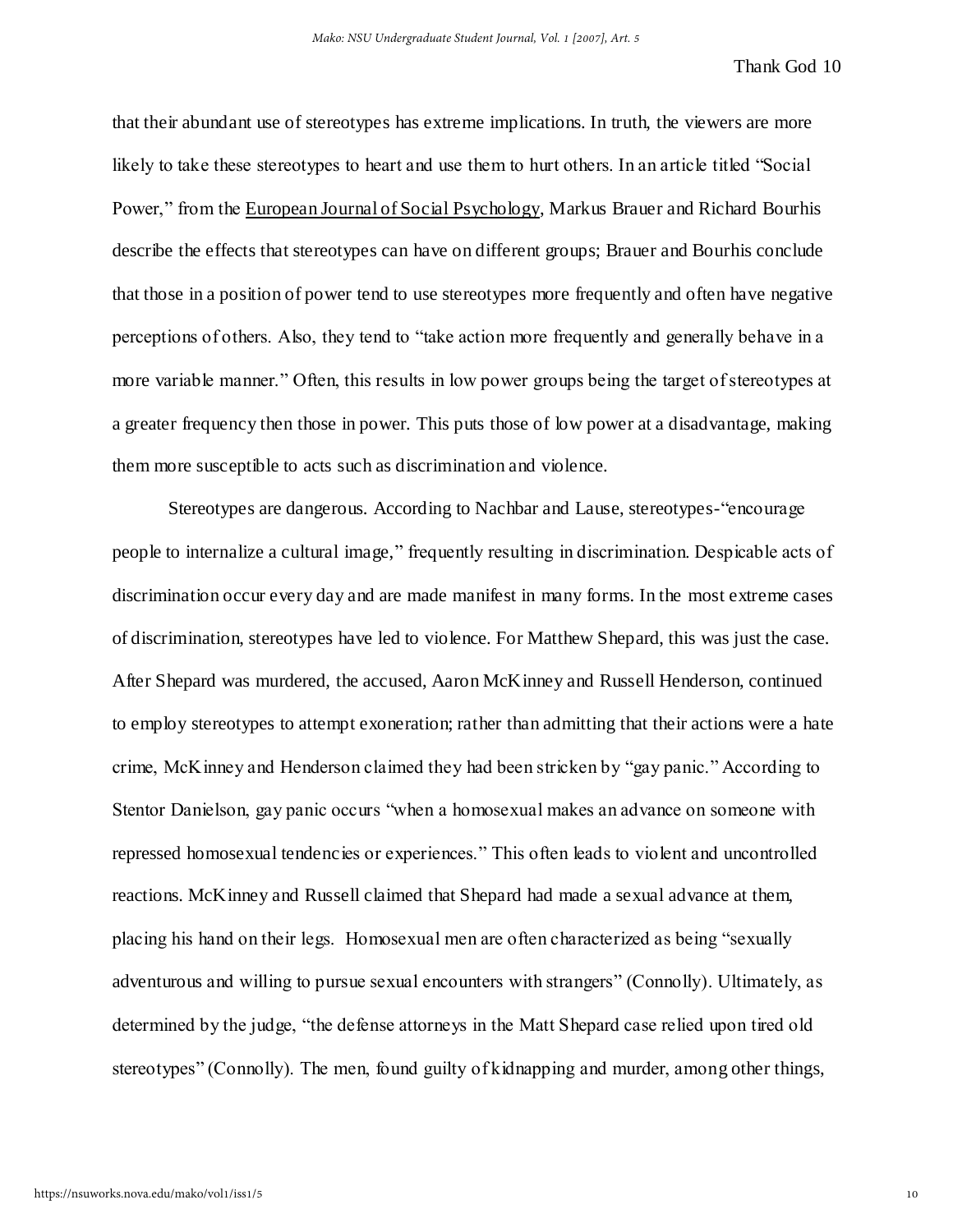received hefty sentences. Still, no amount of time spent in jail can erase the truth; stereotypes were part of the reason that an innocent man was killed. In this case, stereotypes were extremely harmful, and were used falsely to defend criminal action.

Matthew Shepard continues to serve as an example that "there is nothing worse than to live in a society in which the traces of your own existence have been erased or squeezed into a narrow and humiliating set of stereotypes" (Walters 13). Unfortunately, stereotypes are being abused on a daily basis; television networks have long employed the use of stereotypes in their portrayal of people, most recently to depict homosexuals. While television networks are not responsible for the bigotry displayed by extremists like Revered Phelps and these acts of violence that have occurred, their irresponsible use of stereotypes to depict homosexuals can only contribute to limited thinking, further stereotyping, discrimination, and violence; as in the case of Matthew Shepard.

There is no accurate way to characterize a homosexual. People of same-sex orientation must be portrayed as real people, as living, breathing people. In the final scenes of The Laramie Project, an HBO film based on a play written by The Tectonic Theater Project, anti-gay protestors are shown at the trial for Matthew Shepard"s murder. One protestor displays a sign spreading a particularly sickening message: "Thank God for AIDS." If television networks continue with their dangerous practices, they will also continue to contribute to the hatred that fuels people to stereotype others, even to the point of creating signs with these appalling messages.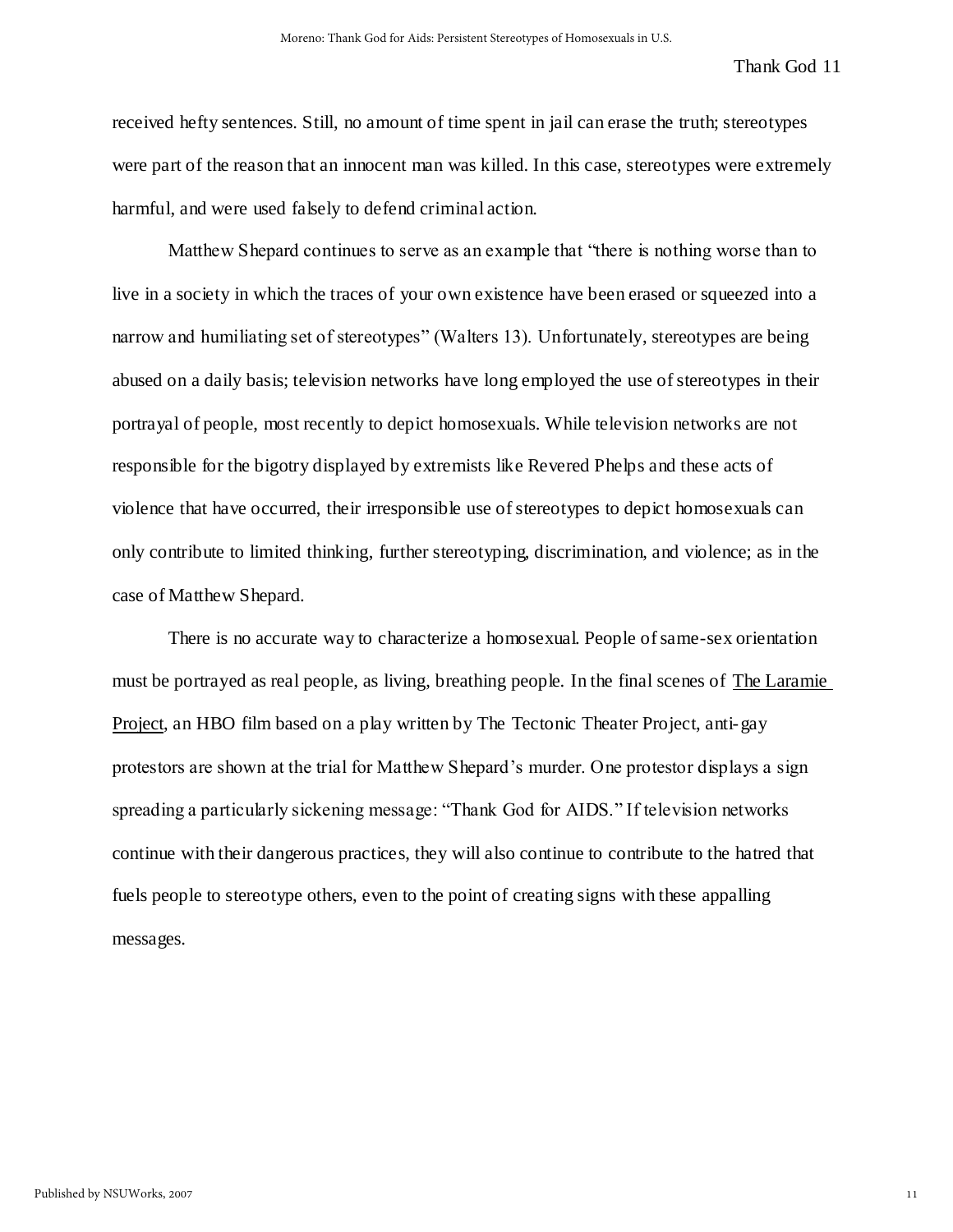### Works Cited

Baptist Watch. 12 Apr. 2004. 25 Apr. 2007 <http://www.baptistwatch.org/main.html>.

- Brauer, Markus, and Richard Y. Bourhis, eds. "Social Power." European Journal of Social Psychology 36 (2006): 601-616. Wiley Interscience. Alvin Sherman Lib. 28 Apr. 2007.
- Cohen, Art. "Eyes on the Guys: Gay Men's Turn on TV." Gay & Lesbian Review 10.6 2003: Wilson Web. Alvin Sherman Lib.19 Oct. 2006 <http://www.hwwilson.com>.

Connolly, Catherine. "Matthew's Murderers' Defense." The Gay & Lesbian Review Worldwide 8.1 2001: Wilson Web. Alvin Sherman Lib. 19 Oct. 2006. <http://www.hwwilson.com>.

- Danielson, Stentor. ""Gay Panic" Is No Excuse For Killer In Matthew Shepard Case." 29 Oct. 1999. Eemeet Meeker Online Enterprises. 29 Oct. 2006 <http://www.brunchma.com/~acsumama/com/com102999.html>.
- Freydkin, Donna. "Getting to know you: Sitcoms field gay characters." CNN Interactive (1999). 27 Oct. 2006 <http://www.cnn.com/SHOWBIZ/TV/9905/17/coming.out/>.
- Gairola, Rahul. "Watching With Ambivalence." PopMatters. 27 Oct. 2006 <http://www.popmatters.com/tv/reviews/w/will-and-grace.shtml>.
- Hart, Kylo-Patrick R. "Retrograde Representation: the Lone Gay White Male Dying of AIDS on Beverly Hills, 90210." Journal of Men's Studies 7.2 1999: 201-13. Wilson Web. Alvin Sherman Library.19 Oct. 2006 <http://www.hwwilson.com>.

Johnson, Ramon. "ABC's 'Crumbs'." About: Gay Life. 27 Oct. 2006 <http://www.gaylife.about.com/od/gaytv/gr/abccrumbs.htm>.

Lo, Melinda. "Queer Women on Reality TV are Making a Difference." 16 Oct. 2006. AfterEllen. 27 Oct. 2006. <http://www.afterellen.com/TV/2006/10/realitytv.html>.